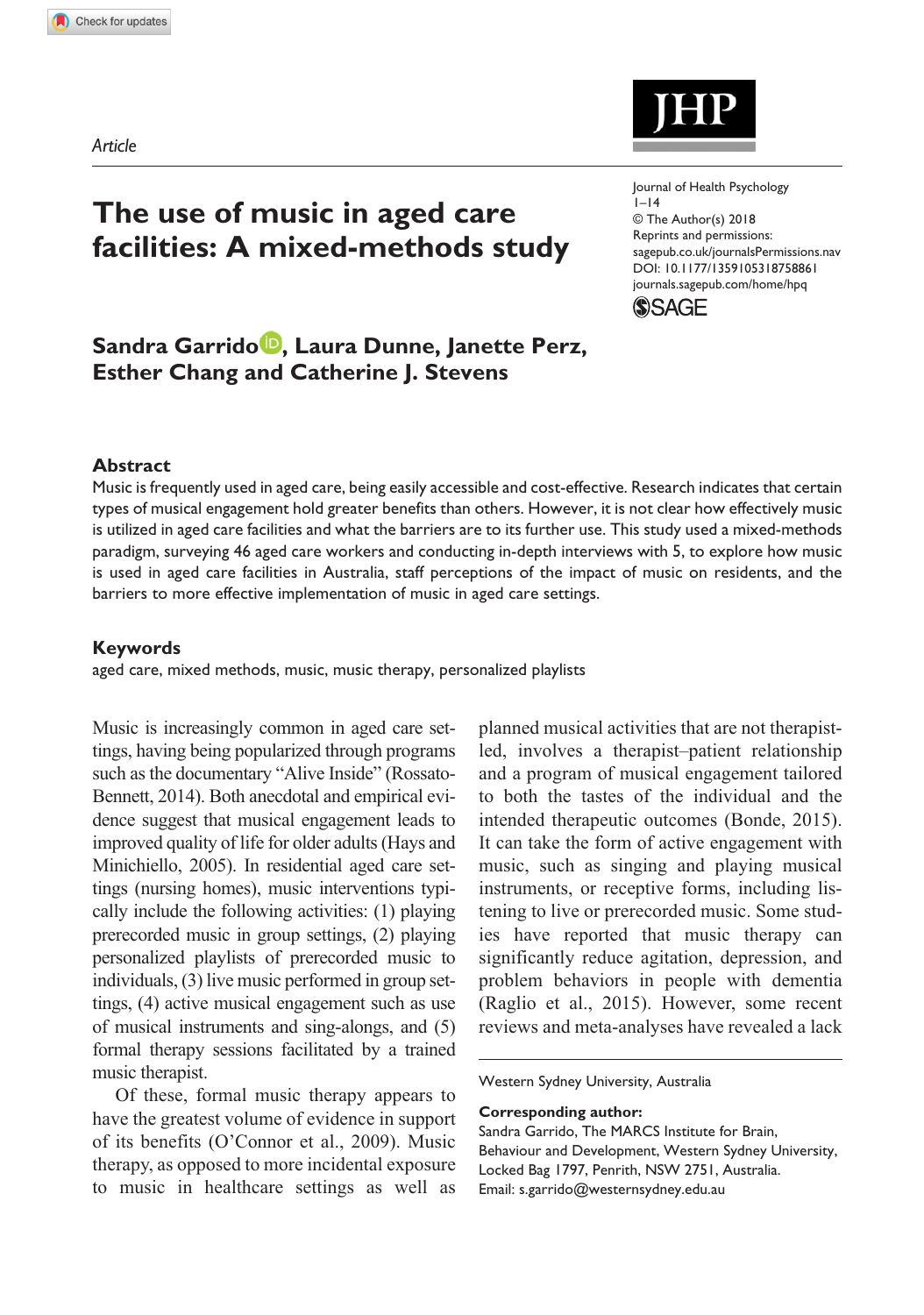of methodologically robust studies about music therapy in aged care facilities (Baird and Samson, 2015; Li et al., 2015), with some studies even suggesting that music therapy may in fact be no more beneficial than other enjoyable activities (Narme et al., 2014). Other reviews suggest that active music therapy in group settings tends to have the most positive benefits (Garrido et al., 2017; Zhang et al., 2017).

On the other hand, playing prerecorded music in group settings tends to have the least benefits for residents of aged care facilities. This may be because group interventions fail to account for the musical tastes of individuals (Nair et al., 2013). The use of personalized playlists rather than group music listening generally appears to be a more helpful way to use prerecorded music, with reduced agitation being among the most frequently observed benefits in institutionalized adults (Garrido et al., 2017). However, emerging research indicates that these interventions can also have negative outcomes since music selections may not have considered the individual's clinical presentation. For example, people with high levels of agitation may require more calming music than people who are dysphoric and withdrawn. Research has also demonstrated that particular care may need to be taken with music selections for people with a history or current symptoms of depression (Garrido et al., under review). Nevertheless, the use of personalized playlists holds some promise as a useful alternative to music therapy or live musical performances, given the relative cheapness and accessibility of prerecorded music (Garrido et al., 2017).

Despite the evidence regarding the comparative effectiveness of different types of musical engagement, the extent to which aged care facilities are able to implement music successfully is unclear. Given its ease of administration, it may be that playing prerecorded music in group settings is the most frequent form of musical engagement in many aged care facilities. Although prior studies have examined the typical patterns of use and the benefits of music for healthy older adults living at home (Hays and Minichiello, 2005), to the best of the

authors' knowledge, no prior study has investigated this across multiple aged care facilities. If music interventions are to be successfully implemented in healthcare contexts, it is essential that the perspective of healthcare workers is considered in the design of such interventions.

Colquhoun et al. (2017) identified four steps in knowledge translation and intervention design that requires changing behavior in healthcare workers: (1) identifying barriers, (2) linking barriers to intervention component selection, (3) using theory, and (4) engaging end-users to provide feedback on feasibility of potential interventions. This study aimed to perform this first step by ascertaining the following:

- 1. Perceptions of staff in aged care facilities about how music is being used in aged care facilities in Australia;
- 2. What insights aged care workers have about situations in which music can impact the mood and behavior of people in aged care facilities;
- 3. Perceptions of workers in aged care facilities about the barriers that exist for further implementation of music interventions in residential aged care facilities.

The study aimed to extend beyond understanding the benefits of music, instead exploring staff perceptions about the feasibility and practicality of implementation of music interventions within an aged care setting. Similarly, this study aimed to highlight the barriers to music use identified by individuals working in the field, with the hope of generating solutions. On a broader scale, it is anticipated that this increased understanding will facilitate the development of evidence-based protocols for the use of music in aged care.

## *Study design*

This research was conducted under a realism paradigm (Sobh and Perry, 2006), which takes a middle ground between constructivism and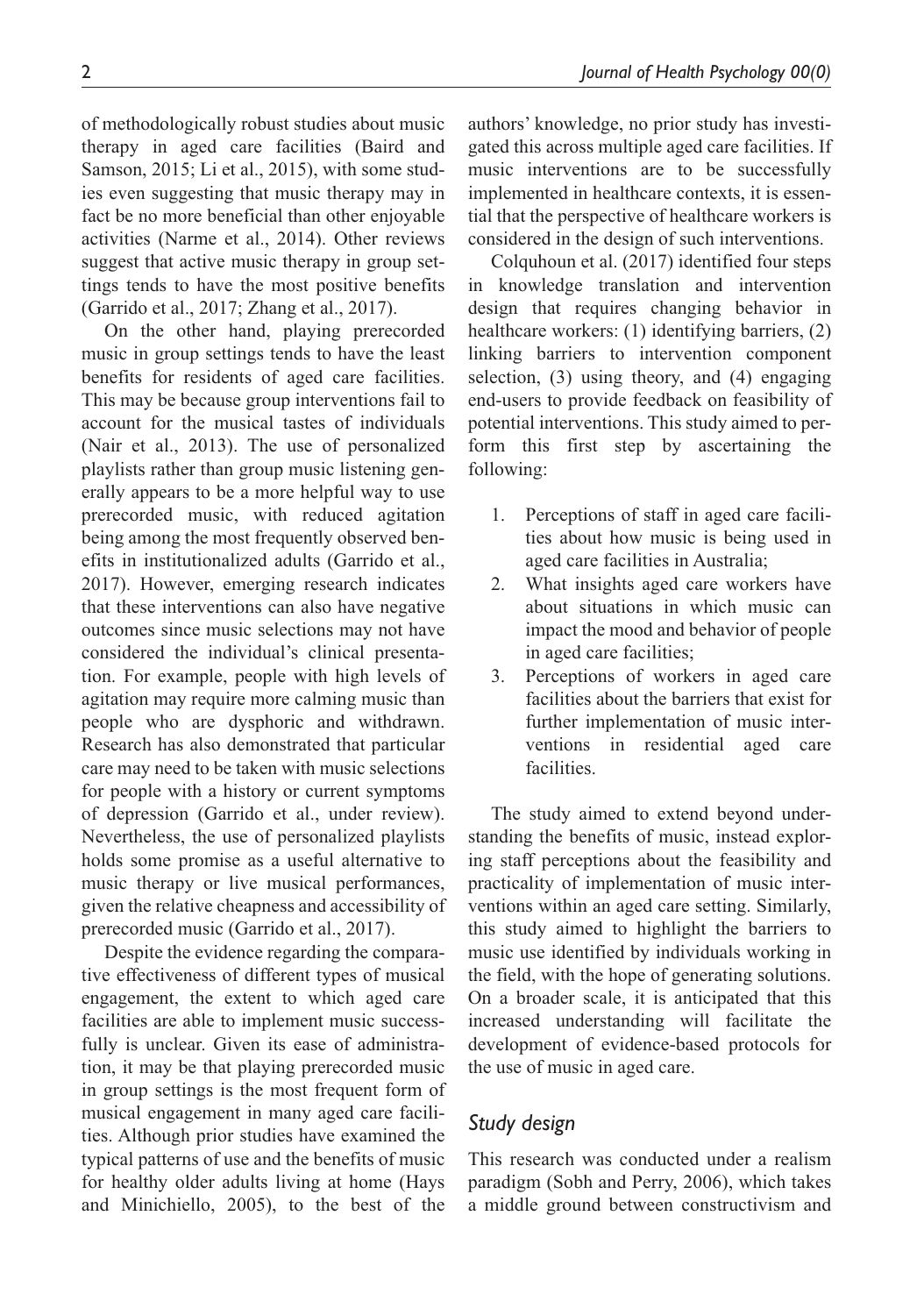positivism (Hall, 2013). Realism values multiple methods of data collection and varied analytical methods to compare "perceptions" of reality (Sobh and Perry, 2006). Therefore, a mixed-methods approach was followed (Johnson et al., 2007), using both a concurrent nested and a sequential explanatory design (Creswell et al., 2003). Phase 1 of the study (the concurrent nested design) consisted of an online survey in which quantitative and qualitative data were collected. The quantitative data were the predominant data collection method within the survey; however, both qualitative and quantitative data were integrated in analysis. The results informed a subsequent phase (Phase 2: the sequential exploratory design) in which more detailed qualitative data were collected through interviews to assist in explaining and interpreting the findings of the first phase (Figure 1).

## **Phase 1: online questionnaire**

## *Methods*

*Participants.* The sample consisted of 46 aged care workers recruited from aged care facilities across Sydney, Australia. A list of all aged care facilities in the area was compiled and randomized using a random number generator. Facilities were then contacted by phone and interested parties were emailed further information and a link to an online survey. Participants were primarily females (93%) aged 23–68years (*M*=47.60, standard deviation (*SD*)=13.19). The majority were recreational officers (40.8%) or directors of nursing (16.3%), with the remainder having titles such as diversional therapist, care manager, or lifestyle coordinator, with an average of 11.68years of experience in their role (range 1–34, *SD*=9.57). Most had no experience playing a musical instrument or singing (65.1%).

*Procedures.* After obtaining ethics approval, the online survey was administered via Qualtrics software and was completed in the participants' own time, taking approximately 15–20minutes. An opening screen gave information about the



**Figure 1.** Concurrent nested and sequential exploratory design.

study, and participants were informed that by continuing they were indicating their consent to participate in the study.

*Measures.* The survey consisted of 17 items designed by the researchers in three sections. In addition to demographic information including the location of the facility where the participant works, the first section collected information about the participant's musical experience and ways in which music is used in their facility. In section 2, respondents were asked to rate the extent to which music had a positive effect on their residents' mood, social engagement, alertness, agitation, and problem behaviors on a scale of 1 (*Not at all*) to 5 (*A great deal*). In section 3, a number of open-ended questions allowed participants to detail situations in which they had observed adverse reactions to music and to comment further on barriers to implementing music more extensively. In addition, participants were asked to provide an email address if they were willing to be interviewed further about their responses (see Supplementary Materials for the online questionnaire).

*Data analysis.* Statistical analyses were performed using SPSS 22.0. Qualitative data from open-ended questions were inductively coded and subjected to thematic analysis (Braun and Clarke, 2006).

#### *Results*

The majority of survey respondents (82.5%) were from facilities in the South or Western suburbs of Sydney in areas of predominantly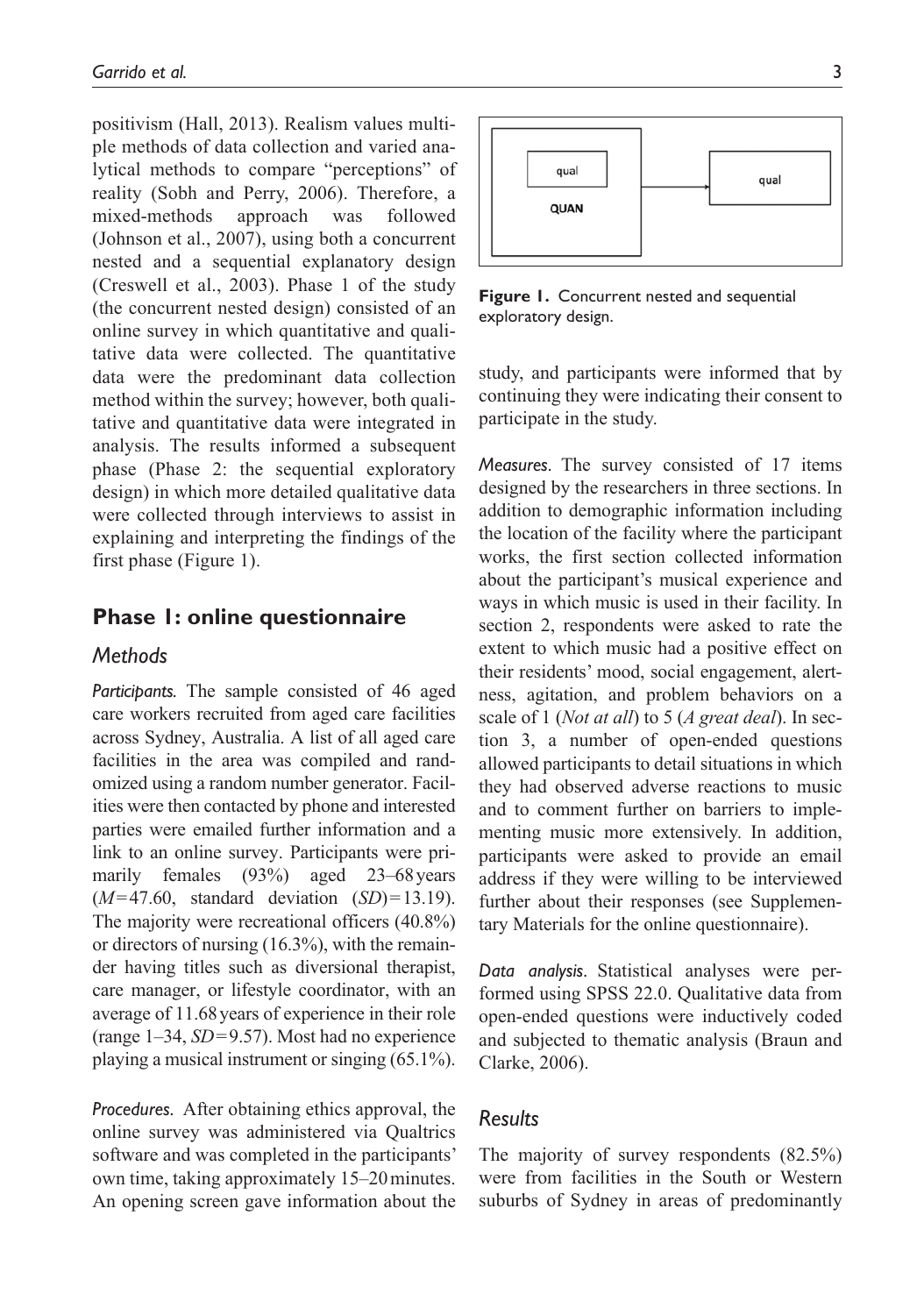|              | Mood      | Social<br>engagement | Alertness | Agitation | Problem<br>behaviors |
|--------------|-----------|----------------------|-----------|-----------|----------------------|
| Frequency of | $r = .21$ | $r = .32$            | $r = .21$ | $r = 11$  | $r = 13$             |
| music use    | $b = 17$  | $b = .04$            | $b = 19$  | $b = .49$ | $p = .41$            |

**Table 1.** Pearson's correlation coefficients for frequency of music use and effects.

low socioeconomic demographics, with only 17.5 percent being from areas of high socioeconomic advantage in the Northern or Eastern suburbs of Sydney.

*Use of music.* The majority of respondents (53.5%) reported that music was used daily in their facilities, while 37.2percent reported using it several times per week. Only 9.4 percent used it once a week or less. A Mann–Whitney *U*-test revealed no significant differences between facility location and the frequency with which music was used  $(U=84, p=.25)$ .

A range of musical activities were reported. The most frequent forms of musical engagement were listening to live music performed by a visiting musician (82.6% of respondents) and communal sing-along sessions (80.4%). Other forms included listening to individual music through headphones (61.0%), communal music listening through loudspeakers (52.2%), listening to individual music through loudspeakers (50.0%), attendance of music performances off-site (50.5%), and live music performed by a staff member (45.7%). Music therapy was the least frequently reported method of musical engagement, with group music therapy sessions being reported by 21.7 percent of respondents and individual music therapy sessions reported by 15.2 percent. The majority of facilities (73.9%) had musical instruments available for use by individual residents.

*Effects of music.* The strongest reported effect that musical engagement was perceived to have was on the mood of participants (*M*=4.65, *SD*=0.84), although generally positive effects were reported for each of the dimensions of social engagement (*M*=4.53, *SD*=0.94), alertness (*M*=4.33, *SD*=0.85), problem behaviors (*M*=4.07, *SD*=0.93), and agitation (*M*=4.01, *SD*=1.01). Respondents were also asked to rate which residents they believed benefited most from the forms of musical engagement available at their facility. People with mild dementia were generally believed to benefit the most from musical engagement (63.2%), followed by individuals who were depressed (61.4%), people with moderate dementia (59.1%), individuals who were anxious or agitated (56.1%), individuals with difficult behaviors (52.6%), individuals with severe dementia (49.1%), and people with physical disabilities (45.6%).

Pearson correlations were calculated to explore the degree to which the frequency of music use in a facility was associated with the perceived benefits (Table 1). Only social engagement was significantly correlated with the frequency of music use.

In open ended responses, positive responses to music were reported, including increased interaction between residents and participation in group activities after sing-alongs and reductions in agitation and repetitive or troublesome behaviors. For example, residents who repeatedly call out or ask to go home are less agitated and less likely to attempt to leave the facility after listening to music. One participant described a resident with younger onset dementia "who usually just walks continually unable to sit for any period of time" but "can actually sit for long periods (an hour) listening and watching visiting musicians" (Director of Nursing, Western Sydney).

However, 61 percent reported observing situations in which music had been ineffective or had an adverse effect. Descriptions revealed that music could sometimes increase agitation or aggressive behaviors in residents or could be overstimulating. For example, one Diversional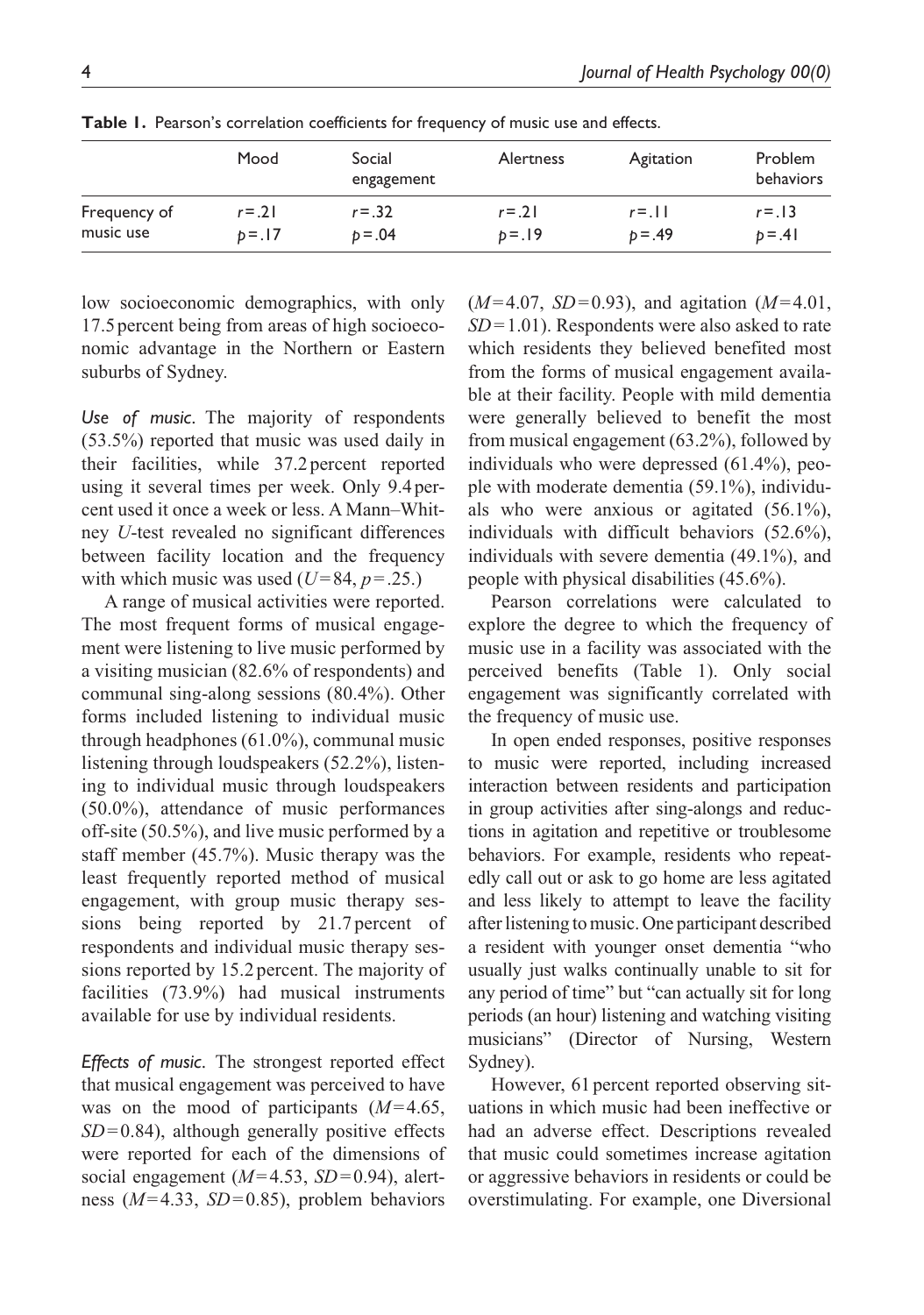| Participant number | Gender | Region of Sydney | lob title                 |
|--------------------|--------|------------------|---------------------------|
|                    | Female | Eastern suburbs  | Diversional therapist     |
| $\overline{2}$     | Male   | Eastern suburbs  | Diversional therapist     |
| 3                  | Female | Inner West       | Diversional therapist     |
| $\overline{4}$     | Female | South Sydney     | Head recreational officer |
| 5                  | Female | South Sydney     | Care manager              |

**Table 2.** Interview participant demographics.

Therapist from a regional area reported that harp music played at their facility could be "soothing for some agitated individuals but can actually make some behaviours worse with others." Situations in which negative responses were most frequently reported were where the music was too loud or repetitive or where the music triggered sad memories. For example, another reported that a resident had become "extremely upset over a song we eventually discovered through talking with family that it was her wedding song" (Recreational Officer, Southwest Sydney).

Resident reactions often appeared related to their prior mood. For example, if the resident was already feeling agitated or anxious, "boisterous music playing can make them want to flee or become aggressive" (Recreational Officer, Western Sydney). Other unmet needs such as distress over pain or the departure of relatives could also reduce the capacity for residents to respond positively to music. However, it was noted that one-on-one music programs were more effective for people with problematic behaviors or agitation, and that while music might invoke an adverse response one day, it could be received positively on another occasion.

*Barriers to music use.* Almost all survey respondents (90%) endorsed the benefits of individual residents having access to their own personally selected playlists as often as needed. However, a number of barriers to implementing individual music were identified, including time commitments for staff (35%), cost of equipment  $(22.5\%)$ , and education of staff  $(15\%)$ . A chisquare test of independence revealed that there

was no statistically significant difference in the likelihood of cost being a barrier for respondents working in the South/Western suburbs compared to the North/Eastern suburbs,  $\chi^2(1, \cdot)$  $N=37$ )=.09,  $p=.77$ . Response to open-ended questions revealed that participants would like to see individuals having access to their own personal music, including music from their country of origin, having a regular music therapist available, and more regular visits from performers.

## **Phase 2: interviews**

## *Method*

*Participants.* Phase 2 consisted of a sample of five aged care workers from different facilities. They had been recruited as a follow-up from Phase 1 when respondents were invited to provide their email address if they were willing to be interviewed (see Table 2). Five participants had provided their email addresses, and all five participated in the interviews after providing written consent. Interviews were conducted within 2 months of completing the survey.

*Procedure.* Informed consent was obtained prior to the interviews. Interviews were conducted over the phone and recorded using a Zoom H5 Handy Recorder with participant consent, typically lasting between 15 and 30minutes. At the end of the interview, participants were debriefed about the purpose and broader aims of the study.

Interviews were conducted using a semistructured guide. The questions aimed to gain deeper insight into the ways in which music is used within aged care facilities, the perceived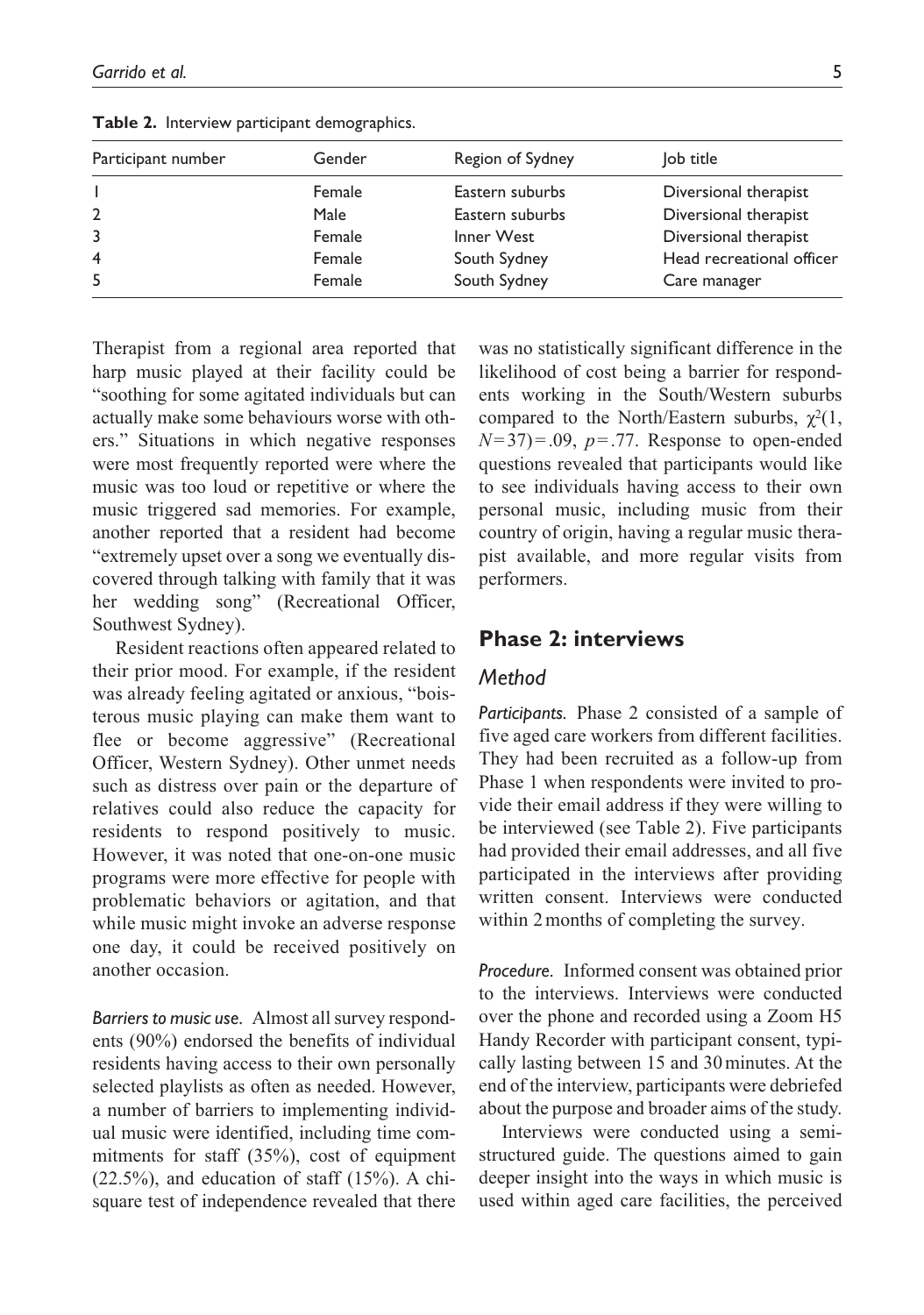benefits of music, experiences surrounding adverse reactions to music, and potential barriers for further implementation of music. Responses to these questions generated followup questions that expanded further upon these areas and related subjects that arose in the interviewee's responses (see Supplementary Materials for a copy of the interview guide).

*Data analysis.* Interviews were transcribed verbatim and thematic analysis performed to identify the broader explicit and implicit themes within the data (Braun and Clarke, 2006). An inductive analysis style was used, with coding derived from the data rather than preexisting theory. Two researchers independently familiarized themselves with the data set and made preliminary notes regarding possible codes. Subsequently, a series of initial codes was derived from the data that reflected common patterns and themes. Codes were refined during subsequent runs through the data. In this stage, 270 segments of data were assigned to 24 codes. In iterative processes involving discussion among the researchers and constant comparison to assess and re-assess the patterns against the developing themes, the codes were clustered into three broad, higher order, latent themes, with 10 sub-themes, some of which contained lower level sub-themes as well (Table 3). Higher order themes and sub-themes (Level 1) tended to include multiple related concepts that had been expressed by several participants in varying way, while lower order sub-themes could consist of a concept that was expressed by at least one participant. Finally, the researchers collaboratively drew meaning from the themes and determined the ways in which they were interconnected and contributed to the existing research.

## *Results*

*Types of musical activity.* As revealed in Phase 1, there was substantially less reference to individual music engagement in comparison with group activities among participants. However, those who did reference individual music most commonly referred to the use of personal iPods and headphones:

We offer individualized iPods and playlists for each person in the facility. (Participant 3)

In some instances, these devices were provided by families and in others through formalized programs.

Group activities sometimes involved formal programs and activities such as visits from entertainers/musicians, music therapy sessions, musical outings, and school choir visits:

We have monthly entertainers; usually they will be singers—highly popular. Concerts are the biggest drawcards, particularly musicians, singers, or singers who can interact with the residents as well as just singing a song. (Participant 4)

Other group music activities were impromptu, informal, and staff-led, including staff playing the piano, sing-alongs, culturally themed music listening, dancing, radios in common areas, drum circles, and music DVDs.

#### *Impact of musical engagement*

*Benefits: affective state*. Changes in affective states were noted, including improvements in general mood. One participant reported that this occurred even where participants did not appear to understand the music:

We do lots of music DVDs for the dementia unit downstairs, just because even if they don't understand it, it just seems to make them happy. (Participant 1)

In addition, music was identified as a tool that can be used to moderate levels of agitation in residents, in some cases as an alternative to medications:

Sometimes if someone is agitated you might pop their iPod on and see how they respond to that first, prior to giving them medication. (Participant 3)

I can tell with a couple of my residents when they are starting to get really agitated, so I'll say "do you want your music?" and I'll put the music on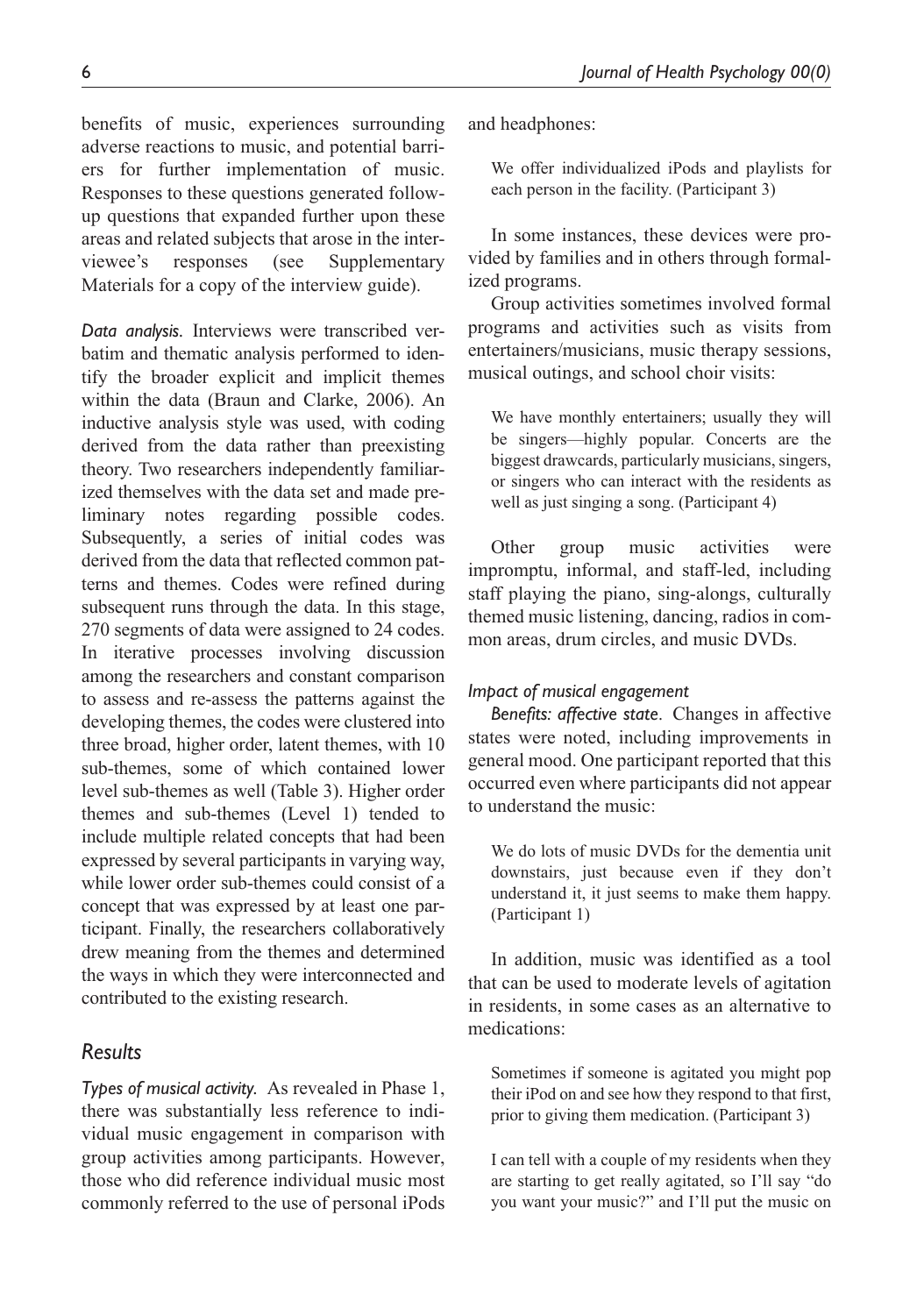| Major theme                     | Sub-theme Level I                                              | Sub-theme Level 2                          | Sub-theme Level 3                                                   |  |  |  |
|---------------------------------|----------------------------------------------------------------|--------------------------------------------|---------------------------------------------------------------------|--|--|--|
| Types of musical<br>activities  | Individual music listening                                     |                                            |                                                                     |  |  |  |
|                                 | Group music activities                                         | Formal programs/facility<br>organized      |                                                                     |  |  |  |
|                                 |                                                                | Impromptu/staff organized                  |                                                                     |  |  |  |
| Impact of musical<br>engagement | <b>Benefits</b>                                                | Changes in affective states                | Decreased anxiety                                                   |  |  |  |
|                                 |                                                                | Reductions in problem<br>behaviors         | Decreased agitation<br>Increased compliance<br>with care            |  |  |  |
|                                 |                                                                |                                            | Decreased intrusive<br>behaviors                                    |  |  |  |
|                                 |                                                                | Social interactions/<br>connectedness      | Increased connection<br>between residents<br>Connecting to the past |  |  |  |
|                                 |                                                                | Physical & cognitive<br>changes            | Increased physical<br>stability<br>Increased verbal                 |  |  |  |
|                                 |                                                                |                                            | responsiveness                                                      |  |  |  |
|                                 | Negative responses                                             | Disinterest & dislike                      |                                                                     |  |  |  |
|                                 |                                                                | Increased distress and                     |                                                                     |  |  |  |
|                                 |                                                                | other negative emotions<br>Overstimulation |                                                                     |  |  |  |
|                                 | Factors contributing to<br>response                            | Level of interactiveness                   |                                                                     |  |  |  |
|                                 |                                                                | Timing                                     |                                                                     |  |  |  |
|                                 |                                                                | Instruments used                           |                                                                     |  |  |  |
|                                 |                                                                | Stigma associated with<br>music therapy    |                                                                     |  |  |  |
|                                 |                                                                | Type of dementia and<br>level of decline   |                                                                     |  |  |  |
|                                 |                                                                | Relevance of music to                      |                                                                     |  |  |  |
|                                 |                                                                | cultural background                        |                                                                     |  |  |  |
| Barriers for music<br>use       | High cost and lack of<br>funding                               |                                            |                                                                     |  |  |  |
|                                 | Lack of variety in available<br>performers                     |                                            |                                                                     |  |  |  |
|                                 | Time commitments for staff<br>Staff interest and<br>knowledge  |                                            |                                                                     |  |  |  |
|                                 | Difficulty obtaining<br>information about<br>individual tastes |                                            |                                                                     |  |  |  |

**Table 3.** Major themes and sub-themes from the final stage of coding.

and straight away near enough it completely calms them down. (Participant 3)

Similarly, the way in which music can be used to reduce symptoms of anxiety was noted: I have seen on numerous occasions where there has been a resident who is crying or depressed or anxious and after I've done a session with them they are smiling, calm and happy, it can really turn things around. (Participant 2)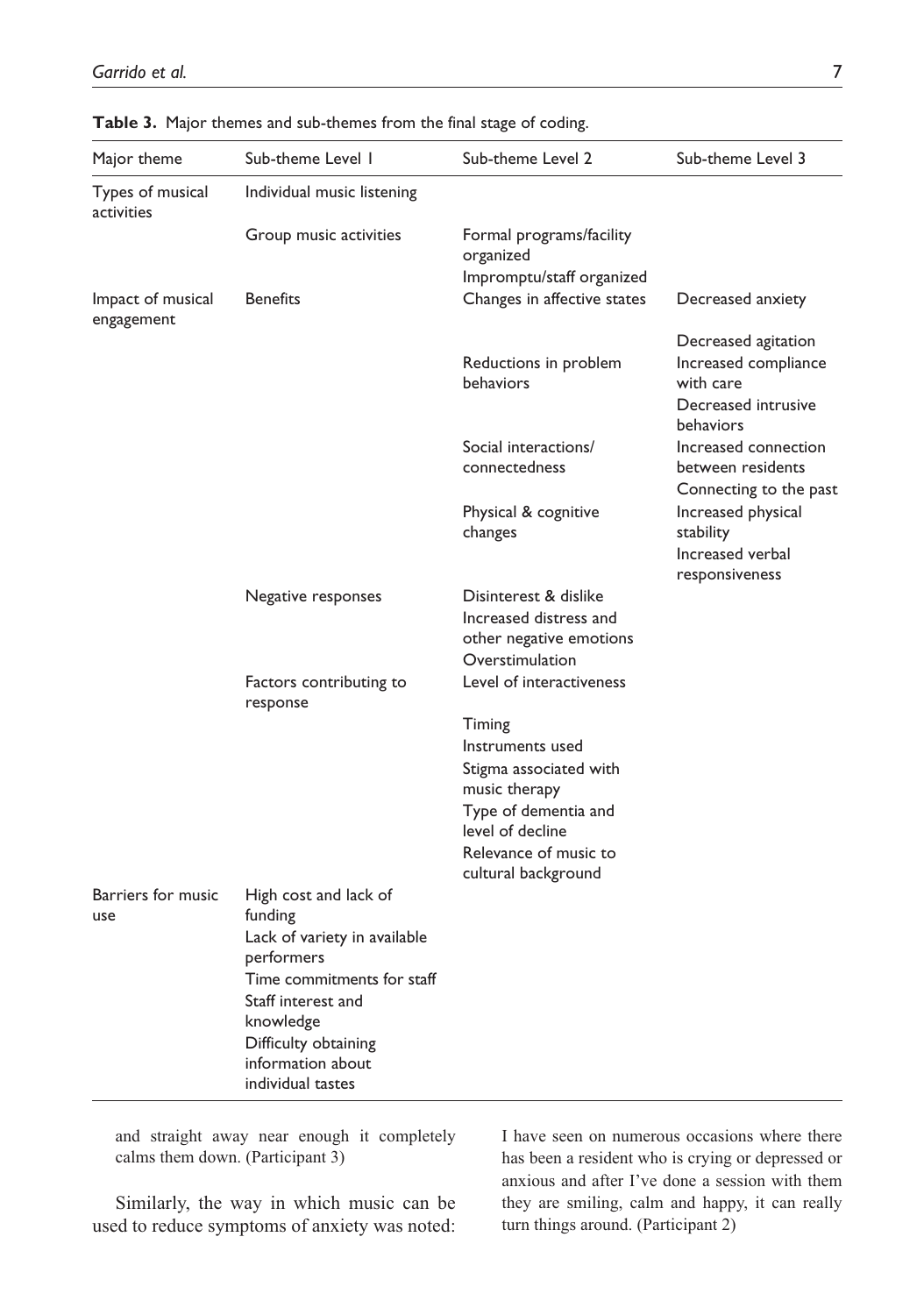One interviewee noted that while people without dementia may have many activities that they could relate to and that could provide mental stimulation and emotional regulation, for people with more advanced dementia "music is the only thing that seems to calm them down and stop them getting stressed" (Participant 3).

*Benefits: problem behavior*. In addition to improvements in affective state, reductions in problem behaviors were mentioned frequently. One said,

We also have a lady who wanders, intrusive. Head down, no eye-contact … she's been difficult to toilet and undress … I started singing to her a simple nursery rhyme. The response was her head came up, she made eye contact, she smiled, I said "Do you remember that?" she said "yes." I was able to take her to the bathroom, I sang little songs to her … she was compliant, I was able to get her on the toilet. (Participant 4)

We have a guy who … is very disruptive, clapping hands, attention seeking … But we had an Andre Rieu DVD on … he was watching it and when the audience clapped, he clapped. When the audience didn't clap, he didn't. It was able to redirect his disruptive behaviour into a positive behaviour at the appropriate time and place. (Participant 4)

In some instances, these changes were limited to the duration of the music listening time. However, in other instances, changes were more prolonged.

*Benefits: social interactions/connectedness*. The ability of music to bring about a sense of interconnectedness between residents was also recognized:

We have a group of ladies, I call them my dancing ladies, they like to get up and dance together. We are quite high care here so we have to be careful about falls and that, like I have to be there to make sure no one falls over. But they will get up and dance and talking to each other in all their different languages and singing, not understanding each other but having a great time. (Participant 1)

In addition, it was noted that music was able to facilitate reminiscing, creating experiences of connection with events and people from the past. In some instances, this could be an individual pursuit, while in others it was identified as an experience that could be shared with others:

We have one gentleman who does his own singalong to the music because it's reminiscent of his time with his wife. (Participant 5)

And with the (loud)speaker system, maybe two residents in a social setting might want to listen to each other's iPod's and reminisce on their kind of history together. (Participant 3)

*Benefits: physical and cognitive changes*. One interviewee noted that when residents dance to music, they seemed much more physically stable than they usually were. Another participant observed increased verbal communication in otherwise unresponsive residents:

There was a resident who had just had a stroke and was basically non-responsive, so I started singing her her favourite song "As Time Goes By" and she actually started to turn her head and started singing along. She regained some speech after that. (Participant 2)

*Negative responses*. Despite the heavy emphasis given to the benefits of music, interviewees identified a range of instances in which residents responded negatively to music. In some instances, these negative reactions reflected *disinterest or an active dislike* of the music. For example,

Depends on the person really and maybe how much music meant to them in their lives. I've got one person who I'll say "do you want to listen to music" and they'll say "no no I don't like music." (Participant 3)

There are those who if they really don't like that typical style they will get up and walk out. (Participant 4)

In other instances, negative reactions were more pronounced and reflected *distress and other negative emotions*: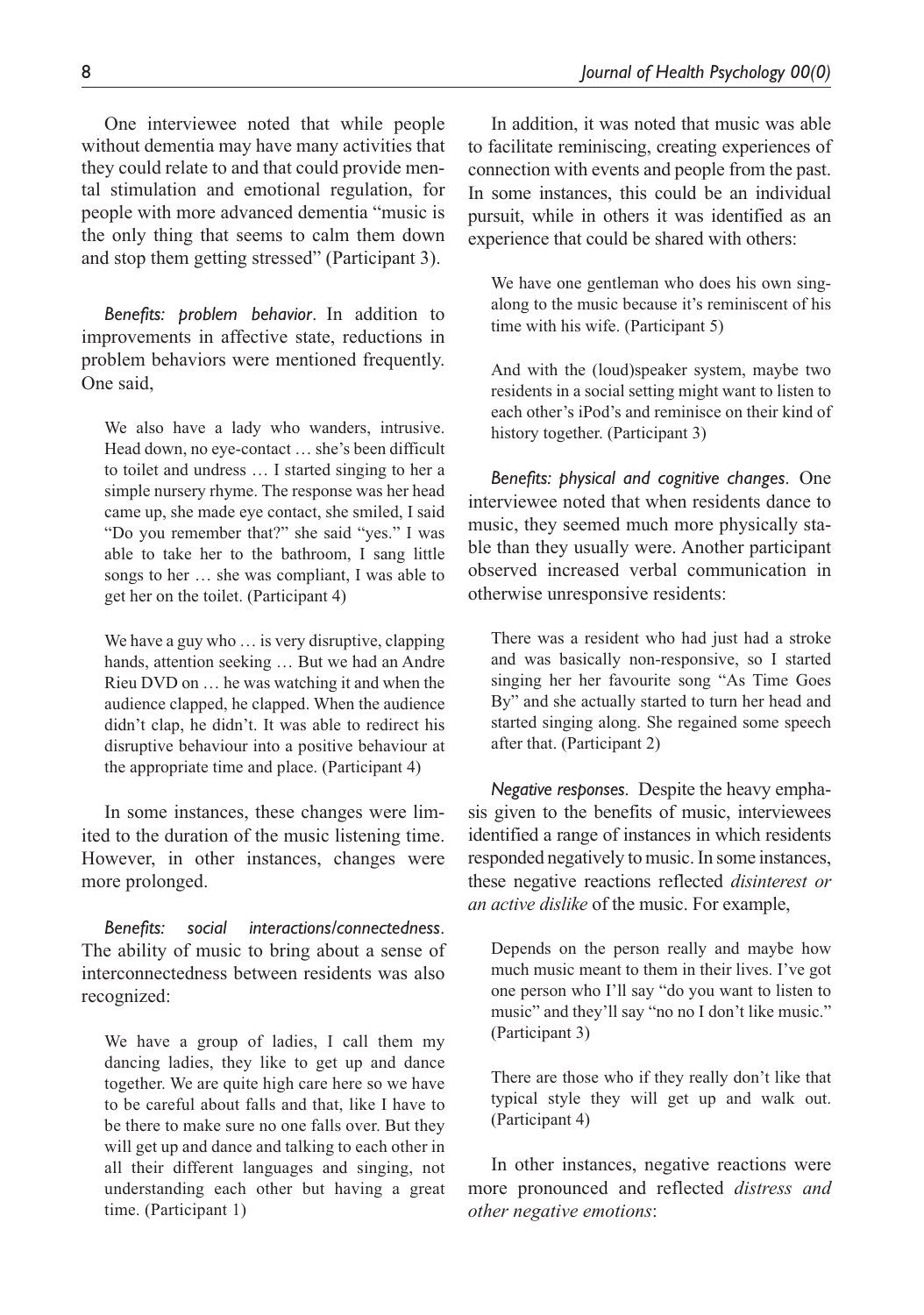Yeah, sometimes [music listening] can cause more agitation and sometimes it can cause strong emotional responses, like crying. (Participant 3)

It definitely reminds me of the other Arabic lady, I don't play her as much music. Like I've tried playing her some French music as well but it just seems to upset her. (Participant 4)

One participant noted that particularly in group settings, music can sometimes be a bit "overloading" or *overstimulating*. However, participants did not always believe that a negative reaction meant that music use should be discontinued:

So I don't stop completely. I'll stop it on the day if I can see they are distressed and I'll try again and they'll be fine the next time. (Participant 1)

Yeah, I think that it's a good thing [to cry]. (Participant 1)

One participant commented that it can be

hard to know if they are crying because it's reminding them of a good thing or of a bad thing, so if they cry quite a bit I will stop but then I can play them the music the same song another time and get a different reaction. (Participant 3)

Nevertheless, one participant in particular was adamant that music was always effective and that "everyone likes music" (Participant 5).

*Factors contributing to responses*. Participants largely agreed that live music and interactive engagement with music in group settings provided the most benefit to residents. Participants noted that when observing live performances people were "more likely to be tapping their feet" and that in interactive group situations such as sing-alongs, "it becomes more of a social thing" with even residents who are usually withdrawn becoming increasingly interactive with staff and other residents. One participant reported having phased out performers who "just sit and play the piano," since residents seem to

respond better to performers who talk and laugh with residents, getting them involved. Nevertheless, participants agreed that individual music listening and even group listening to prerecorded music still held some benefits.

Timing of music use was also important. One participant noted that playing music at dinnertime was particularly useful because residents can tend to become agitated at that time. In addition, while some residents might not mind listening to the same music over and over, other people may complain about hearing the same music too frequently. Other factors were the use of acoustic instruments rather than electronic instruments, with one participant noting that music therapy sessions seemed to sometimes increase agitation when the therapist used an electronic keyboard. One participant also reported that some residents were reluctant to be involved in music therapy since they associated its use with people with severe cognitive impairment and felt insulted when invited to participate.

One participant noted that people with different kinds of dementia may be prone to different response to music as well, saying that people with Alzheimer's may be fairly stable in their responses to music over time, while people with vascular dementia might have "a sudden shift," tending to "respond to [songs] differently" on different occasions. In addition, it was noted by some that as dementia became more advanced music could begin to lose its soothing effect.

It was also commonly noted that people from different cultural backgrounds need to have music from their home country, and even a specific region within their home country, since "there's no point playing music that they're not going to get any meaning out of" (Participant 3).

*Barriers to music use.* The primary barrier to music use identified by participants in this study was the high cost of hiring music therapists or music performers and a lack of funding to do so. Participants reported that their facilities could only afford to hire performers once or twice a month and that they often had only one or two iPods for use in an entire facility: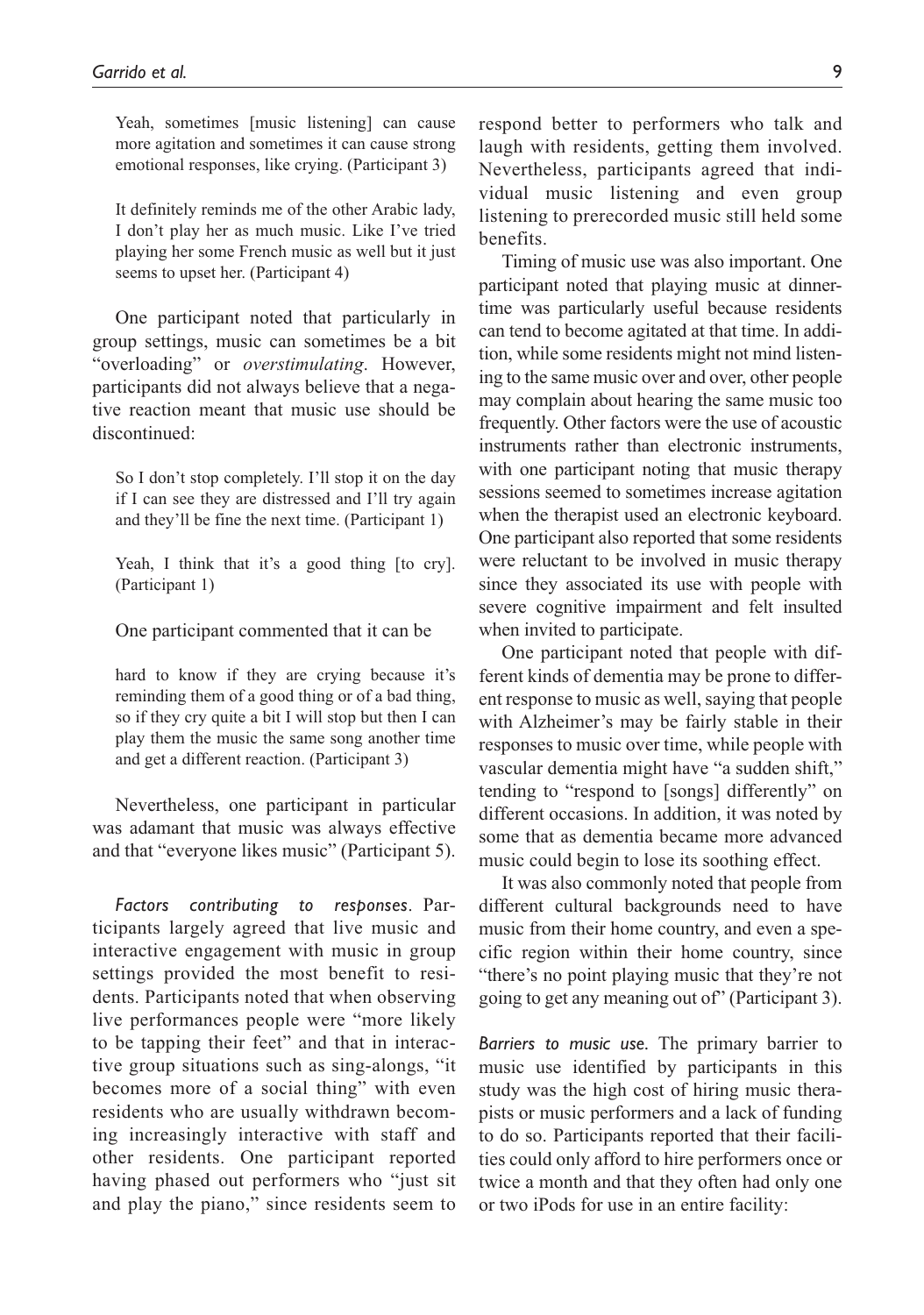We pay for our entertainers but there is only so much money for that … there is a company who in the past have supplied headphones and iPods to two of our residents who had behavioural issues but for the other residents who just enjoy music a lot, they don't come under that. It would be good if we could do it for everyone … but it's still so costly you know. (Participant 3)

A lack of variety among available performers and even in the techniques used by music therapists were also a problem according to some participants:

I'd like to have more variety of entertainers. (Participant 3)

With the music therapists, it's kind of like the same thing over and over. Same with the musicians that work here. It's been the same thing for like 20 years. (Participant 5)

Another barrier to the implementation of music use was the fact that many residents are "unable to self-initiate anything" and therefore need staff to encourage them to attend events or put their music on. However, often other staff were "not on board" and did not appear to perceive the value of musical activities, thus failing to provide support for individual engagement. Participants expressed the need for further training by staff or to have teams of volunteers available to facilitate more extensive musical engagement. However, as noted by one participant, volunteers with musical training are difficult to source:

Sometimes it's really difficult to get staff to actually participate in bringing residents to things … if I had a team of volunteers or something that would make life a lot easier. Because then they could be my hands and feet, but I don't … (Participant 3)

Personalized music listening was also problematic because of the difficulty of obtaining specific information about an individual's likes and dislikes. Often residents themselves are unable to recall particular songs or artists that they like, and family members may also be unable to give comprehensive information:

Even family members, it's hard to get detailed information as to what precisely and exactly they like. It's very general … trying to pinpoint something, it's very general and broad. (Participant 5)

One participant reported overcoming this by having a book of 100 songs that was used to spark memories in residents, while other participants said that sometimes it was just trial and error.

# **Discussion**

This mixed-methods study explored how music is used in aged care facilities in Sydney, Australia; factors contributing to its effectiveness or ineffectiveness; and barriers toward further use of music interventions in aged care settings. Both the qualitative and quantitative data confirmed that group activities are common in aged care facilities in Australia. Live performances from visiting musicians were the most consistently reported form of musical engagement across facilities. However, interviewees reported that budgetary constraints made it impossible to do this as often as desired, that many performers did not interact with the residents, and that not enough variety of performance was available.

Sing-alongs facilitated by staff were also frequently used. These forms of group activities appeared to have significant benefits to residents, increasing both social engagement and alertness. Given their low cost, sing-alongs provide a useful alternative to visits from professional musicians, which appear to be highly enjoyable to residents. Participants reported that sing-alongs were particularly beneficial where someone with musical training was on staff or if musically trained volunteers were available to lead sessions, although such volunteers can be difficult to obtain.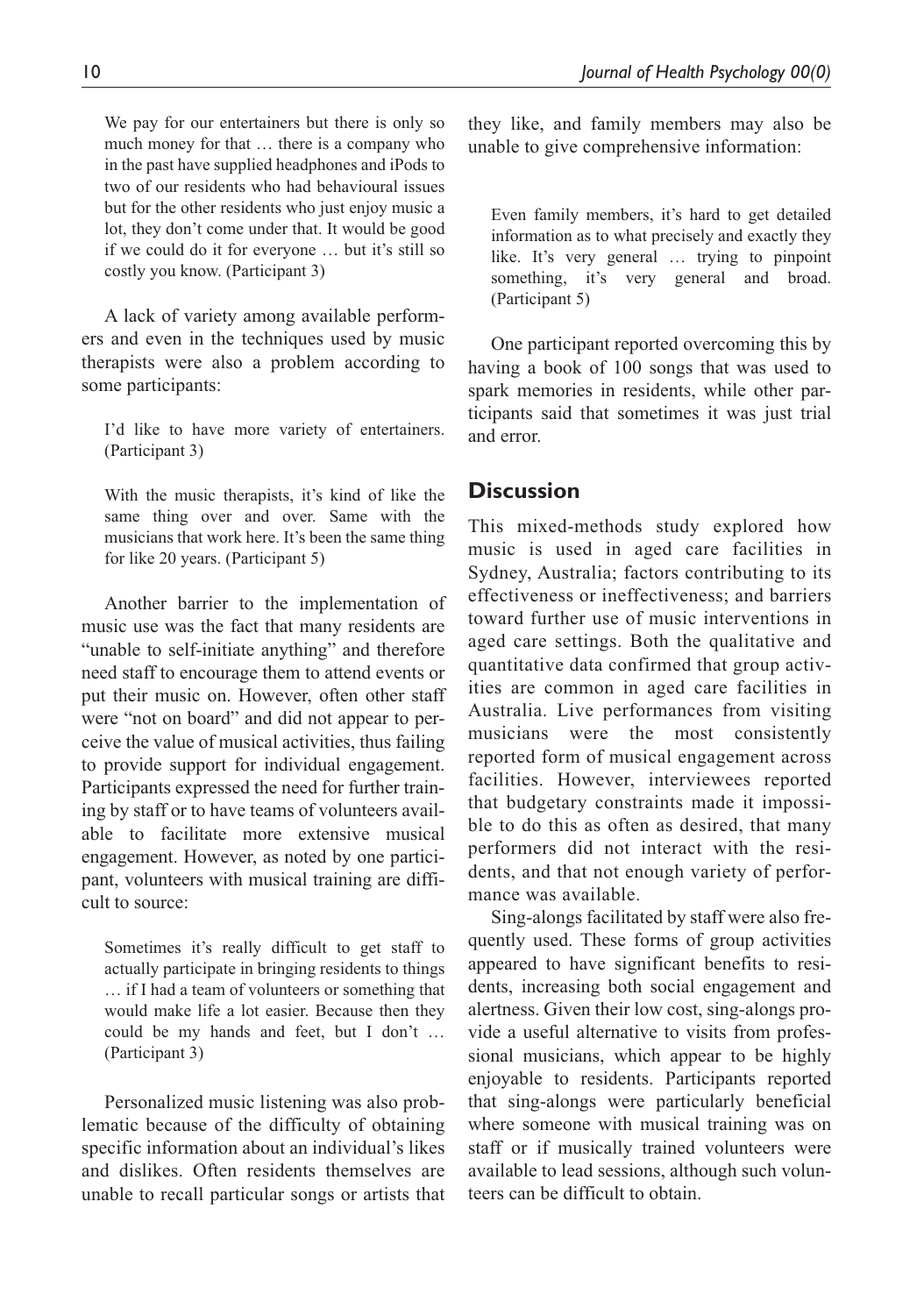Although live performances and sing-alongs were the types of musical engagement most frequently observed in our sample of aged care facilities, empirical research has not always supported claims as to their benefits. One study, for example, compared the use of a 40-minute live group music program involving both listening and singing with a reading control group (Cooke et al., 2010a). No significant effect on agitation or anxiety was found in either group, with verbal aggression actually increasing over time in both groups. A second study by the same authors found decreased depressive symptoms in both a group exposed to live music sessions and a reading group (Cooke et al., 2010b). It appears that while residents may demonstrate increased engagement during such live music activities, any effects on psychological and behavioral symptoms are short-lived and not necessarily better than engaging in other pleasurable activities (Holmes et al., 2006).

Despite the evidence that communal consumption of prerecorded music is one of the least effective forms of musical engagement for residents of aged care facilities (Garrido et al., 2017), participants still reported a high frequency of use. Some benefits were reported by participants in our study, including reductions in problem behavior and improved mood. However, benefits tended to be less consistent than for other types of musical engagement, and increases in agitation among some residents were also reported as has been noted in previous studies (Nair et al., 2011; Park and Specht, 2009). Some facilities also reported individualized uses of music, but this was not possible in all facilities or for all residents given the lack of access to individual music players and budget for obtaining such items.

Music therapy was the least utilized form of music intervention. Interview participants reported mixed levels of enthusiasm for music therapy, with some participants stating that funding making it more widely available would be ideal. Others reported that music therapists tended to use instruments that residents did not like, to use the same music or same techniques without variation, or that there was a certain stigma attached to music therapy by residents.

Some facilities also reported having musical instruments such as pianos available for use by residents. Given the evidence suggesting that learning an instrument can both increase cognitive performance and improve mood in older adults (Seinfeld et al., 2013), this may be an avenue for musical engagement that could be further utilized in aged care facilities.

Participants were able to provide a number of insights into situations that can increase or decrease the effectiveness of music interventions. All participants identified times when music had been ineffective or resulted in adverse reactions. However, they gave less weighting to these experiences than to positive reactions, and some participants reported beliefs that music was "always effective" or that "everyone likes music." This is an interesting finding because it may indicate a tendency to focus on positive experiences while discounting instances where music has increased agitation or caused distress. Studies into music use in other populations have found similar effects, with both consumers and researchers often being biased by a belief in the universally positive nature of music despite considerable evidence of its potential for negative impact in some situations (McFerran et al., 2016). In the case of healthcare workers, this bias could be exacerbated by exaggerated media reports of music's effect on people with dementia, which creates a distorted lens through which musical experiences are viewed. Such unbalanced viewpoints of the benefits of music could result in the misdirection of valuable resources toward activities for which there is little evidence of benefit, as well as aged care staff being unprepared for potentially adverse reactions.

Among the most frequently noted problems were music that was too loud, too repetitive, or that triggered distressing memories. However, participants observed that it was not always necessary to give up on music use when a resident became distressed. Rather, it could be beneficial to try again at another time, or if the negative response was not too severe, to allow residents the opportunity to experience catharsis and emotional arousal. As noted by one participant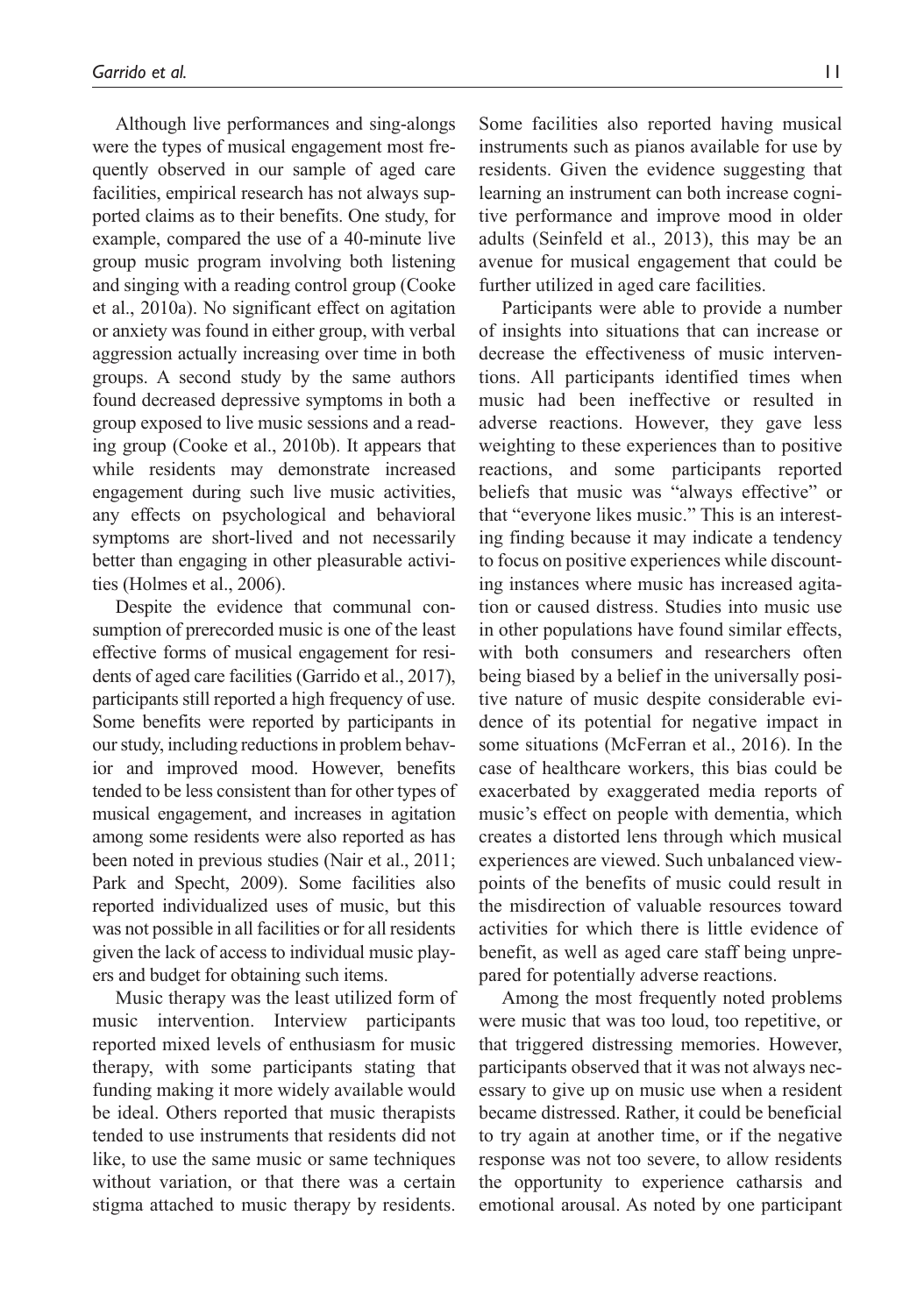in particular, people with some forms of dementia such as vascular dementia may be more prone to variable responses to the music. While these differences have not been empirically tested at this stage, given the behavioral differences between the various types of dementia (Cerejeira et al., 2012), it is not unexpected that responses to music may differ between patients with different dementia sub-types. It was also noted that when people were already agitated, music was often not enough to soothe them, suggesting the need to use music prior to the onset of symptoms as has been previously recommended in the literature (Gerdner, 2012).

The primary barriers reported by participants to more extensive use of music in aged care facilities were a lack of resources and the costs associated. However, it appears that staff members try to mediate this by creating new opportunities to include music via low-cost options. Participants described using a number of staff-initiated musical activities as well as volunteers to work around limited resources and funding. Studies in the use of other arts programs have also suggested that implementation of such programs can be improved by modifying activities so that people with dementia can engage in them autonomously and independently (Mihailidis et al., 2010). It may be that implementing technology such as iPods for playing personalized playlists may help contribute to the cost-effective use of music where staff time and funding for live performances or music therapists are in short supply.

Difficulty sourcing information about music preferences was an additional barrier noted by participants who were aware of the benefits of personalizing music programs. However, other participants suggested strategies for overcoming this impediment, such as creating a book of popular songs from relevant eras from which to allow participants to select. This further suggests the need for increased education and training, as well as standardized protocols for music use in aged care facilities. A lack of knowledge about the value of music as well as specialized knowledge about how to use it was evident from the current study. Participants noted the need for increased training among staff about the benefits

of music-based interventions to gain the support of staff in implementing musical interventions. However, this study also revealed that the ways staff are using music in aged care facilities are not necessarily based on evidence of best practice. This further highlights the need to enlist the support of end-users in the development and implementation of music interventions, and to integrate knowledge about the use of music with education and training.

This study is limited by the fact that there may have been some response-bias. In particular, participants appeared to be mostly enthusiastic about the use of music in aged care, and this may not be reflective of general viewpoints among aged care workers. However, overall, the study demonstrates that there is considerable eagerness to use music among some carers in aged care facilities. Limited resources, knowledge, and training means that music is not always used as effectively as it could be. Future interventions will need to consider cost-effectiveness as well as ensure that plans for knowledge dissemination and training are built into the intervention design. Furthermore, the study indicates that the development of standardized protocols for the use of music could increase the effectiveness of musical engagement in aged care settings by providing workers in the field with greater knowledge and guidelines for evidence-based practices.

#### **Supplemental Material**

Supplementary material for this article is available online.

#### **Declaration of Conflicting Interests**

The author(s) declared no potential conflicts of interest with respect to the research, authorship, and/or publication of this article.

#### **Funding**

The author(s) disclosed receipt of the following financial support for the research, authorship, and/or publication of this article: This project was supported by a Fellowship from the National Health and Medical Research Council of Australia held by the first author.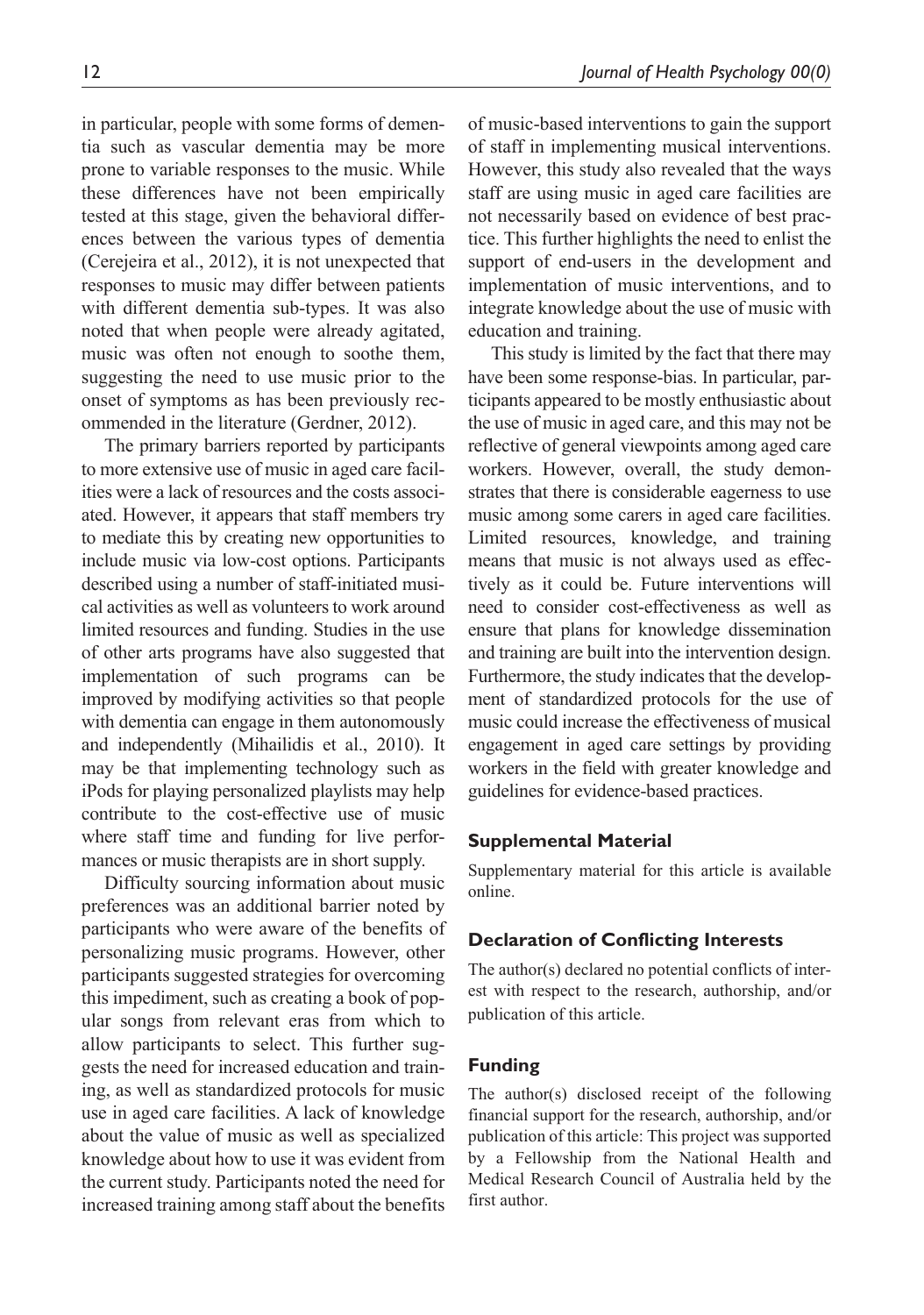#### **ORCID iD**

Sandra Garrido **D** [https://orcid.org/0000-0001-](https://orcid.org/0000-0001-8980-0044) [8980-0044](https://orcid.org/0000-0001-8980-0044)

#### **References**

- Baird A and Samson S (2015) Music and dementia. In: Altenmüller E, Finger S and Boller F (eds) *Progress in Brain Research*. Amsterdam: Elsevier. 207–235
- Bonde LO (2015) Health musicing—Music therapy or music and health? A model, empirical examples and personal reflection. *Music Arts Act* 3: 120–140.
- Braun V and Clarke V (2006) Using thematic analysis in psychology. *Qualitative Research in Psychology* 3: 77–101.
- Cerejeira J, Lagarto L and Mukaetova-Ladinska EB (2012) Behavioral and psychological symptoms of dementia. *Frontiers in Neurology*. Epub ahead of print 7 May. DOI: 10.3389/ fneur.2012.00073.
- Colquhoun HL, Squires JE, Kolehmainen N, et al. (2017) Methods for designing interventions to change healthcare professionals' behaviour: A systematic review. *Implementation Science* 12: 30.
- Cooke ML, Moyle W, Shum DHK, et al. (2010a) A randomized controlled trial exploring the effect of music on agitated behaviours and anxiety in older people with dementia. *Aging & Mental Health* 14: 905–916.
- Cooke ML, Moyle W, Shum DHK, et al. (2010b) A randomized controlled trial exploring the effect of music on quality of life and depression in older people with dementia. *Journal of Health Psychology* 15: 765–776.
- Creswell JW, Plano Clar VL, Gutmann ML, et al. (2003) Advanced mixed methods research designs. In: Tashakkori A and Teddlie C (eds) *Handbook of Mixed Methods in Social & Behavioral Research*. Thousand Oaks, CA: SAGE, pp. 209–240.
- Garrido S, Dunne L, Chang E, et al. (2017) The use of music playlists for people with dementia: A critical synthesis. *Journal of Alzheimer's Disease* 60: 1129–1142.
- Garrido S, Stevens C, Chang E, et al. (under review) Music and dementia: Individual differences in response to personalized playlists.
- Gerdner LA (2012) Individualized music for dementia: Evolution and application of evidence-based protocol. *World Journal of Psychiatry* 2: 26–32.
- Hall RF (2013) Mixed methods: In search of a paradigm. In: Le T and Le Q (eds) *Conducting Research in a Changing and Challenging World*. Hauppauge, NY: Nova Science Publisher, pp. 71–78.
- Hays T and Minichiello V (2005) The contribution of music to quality of life in older people: An Australian qualitative study. *Ageing & Society* 25: 261–278.
- Holmes C, Knights A, Dean C, et al. (2006) Keep music live: Music and the alleviation of apathy in dementia subjects. *International Psychogeriatrics* 18: 623–630.
- Johnson RB, Onwuegbuzie AJ and Turner LA (2007) Toward a definition of mixed methods research. *Journal of Mixed Methods Research* 1: 112–133.
- Li H-C, Wang H-H, Chou F-H, et al. (2015) The effect of music therapy on cognitive functioning among older adults: A systematic review and meta-analysis. *The Journal of Post-Acute and Long-Term Care Medicine* 16: 71–77.
- McFerran K, Garrido S and Saarikallio S (2016) A critical interpretive synthesis of the literature linking music and adolescent mental health. *Youth & Society* 48: 521–538.
- Mihailidis A, Blunsden S, Boger J, et al. (2010) Towards the development of a technology for art therapy and dementia: Defining of needs and design constraints. *Arts in Psychotherapy* 37: 293–300.
- Nair BK, Heim C, Krishnan C, et al. (2011) The effect of Baroque music on behavioural disturbances in patients with dementia. *Australasian Journal on Ageing* 30: 11–15.
- Nair BR, Browne W, Marley J, et al. (2013) Music and dementia. *Degenerative Neurological and Neuromuscular Disease* 3: 47–51.
- Narme P, Clement S, Ehrle N, et al. (2014) Efficacy of musical interventions in dementia: Evidence from a randomized controlled trial. *Journal of Alzheimer's Disease* 38: 359–369.
- O'Connor DW, Ames D, Gardner B, et al. (2009) Psychosocial treatments of behavior symptoms in dementia: A systematic review of reports meeting quality standards. *International Psychogeriatrics* 21: 225–240.
- Park H and Specht J (2009) Effect of individualized music on agitation in individuals with dementia who live at home. *Journal of Gerontological Nursing* 35: 47–55.